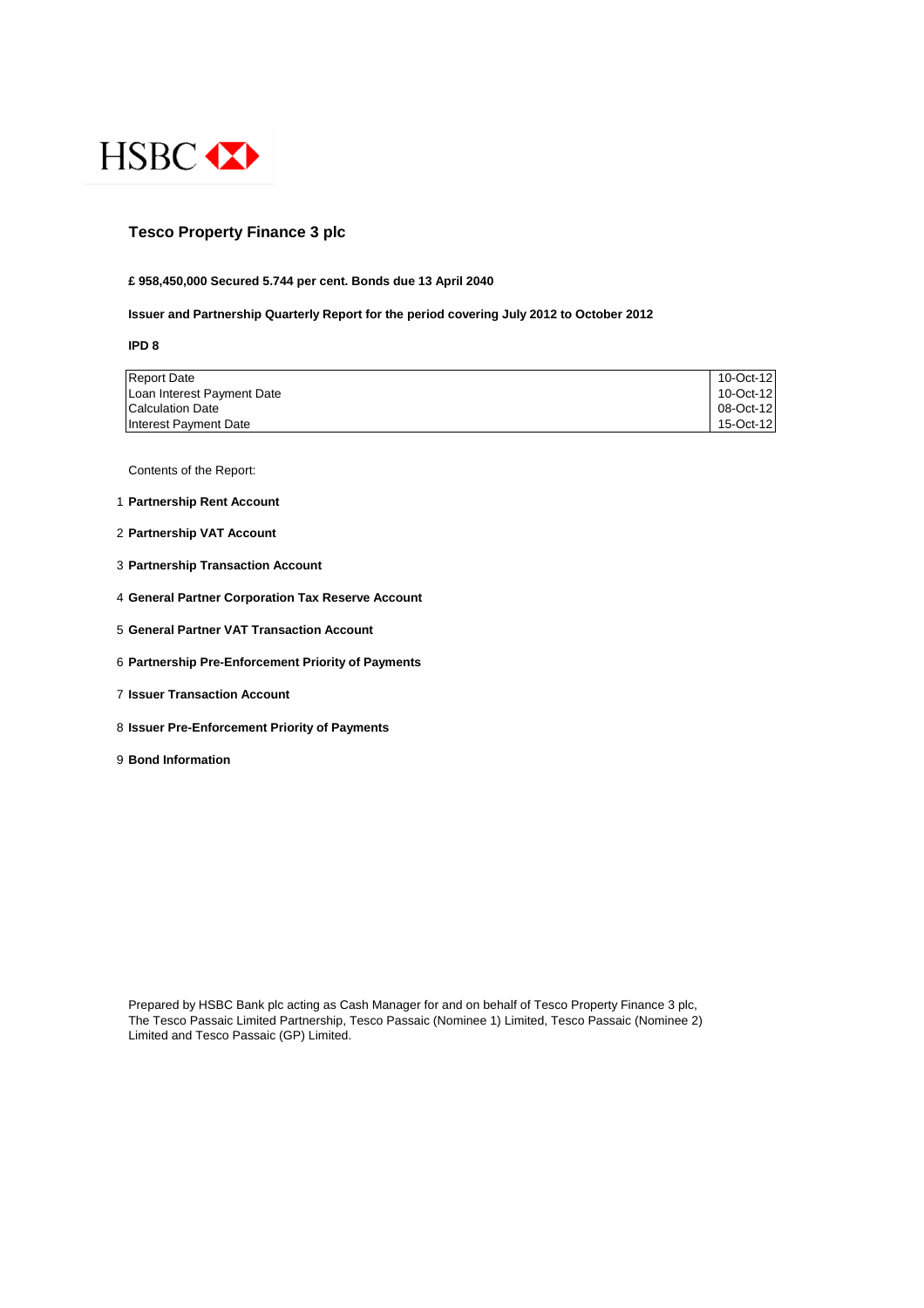#### **1. Partnership Rent Account 70295444**

|             | Opening Balance                    | $0.03$ Cr        |       |
|-------------|------------------------------------|------------------|-------|
| <b>DATE</b> | <b>ENTRY DETAILS</b>               | AMOUNT (£)       | CR/DR |
| 07-Jul-10   | Initial Deposit on Closing Date    | 5,000.00 Cr      |       |
| 26-Sep-12   | Rent                               | 13,268,649.69 Cr |       |
| 10-Oct-12   | To Partnership Transaction Account | 13,268,649.69 Dr |       |
|             | <b>Closing Balance</b>             | 5,000.03 Cr      |       |

## **2. Partnership VAT Account 70295460**

| <b>DATE</b>            | Opening Balance<br><b>ENTRY DETAILS</b>  | 2,656,615.13 Cr<br>AMOUNT (£)<br>CR/DR |  |
|------------------------|------------------------------------------|----------------------------------------|--|
| 27-Jul-12<br>26-Sep-12 | <b>VAT Payment</b><br><b>VAT Funding</b> | 2,653,729.97 Dr<br>2,653,729.97 Cr     |  |
|                        | <b>Closing Balance</b>                   | 2,656,615.13 Cr                        |  |

## **3. Partnership Transaction Account 70295452**

|             | Opening Balance            | 581,907.20 Cr    |       |
|-------------|----------------------------|------------------|-------|
| <b>DATE</b> | <b>ENTRY DETAILS</b>       | AMOUNT (£)       | CR/DR |
|             |                            |                  |       |
| 08-Oct-12   | <b>Credit Interest</b>     | 1,391.17 Cr      |       |
| 10-Oct-12   | <b>Transfer from Rent</b>  | 13,268,649.69 Cr |       |
| 10-Oct-12   | <b>Trustee Fee</b>         | 1,500.00 Dr      |       |
| 10-Oct-12   | <b>Ongoing Fee</b>         | 88,090.99 Dr     |       |
| 10-Oct-12   | <b>Expenses</b>            | 48,565.48 Dr     |       |
| 10-Oct-12   | Partnership Swap payment   | 1,444,947.22 Cr  |       |
| 10-Oct-12   | <b>Partnership Debt</b>    | 14,456,591.58 Dr |       |
| 10-Oct-12   | Spen Hill                  | $0.00$ Dr        |       |
| $10-Ort-12$ | <b>Transfer to General</b> | $0.00$ Dr        |       |
|             |                            |                  |       |
|             |                            |                  |       |
|             | <b>Closing Balance</b>     | 702,147.23 Cr    |       |
|             |                            |                  |       |

## **4. General Partner Corporation Tax Reserve Account 70295487**

|             | Opening Balance        | $0.00$ Cr  |       |
|-------------|------------------------|------------|-------|
| <b>DATE</b> | <b>ENTRY DETAILS</b>   | AMOUNT (£) | CR/DR |
|             |                        |            |       |
|             | <b>Closing Balance</b> | 0.00 Cr    |       |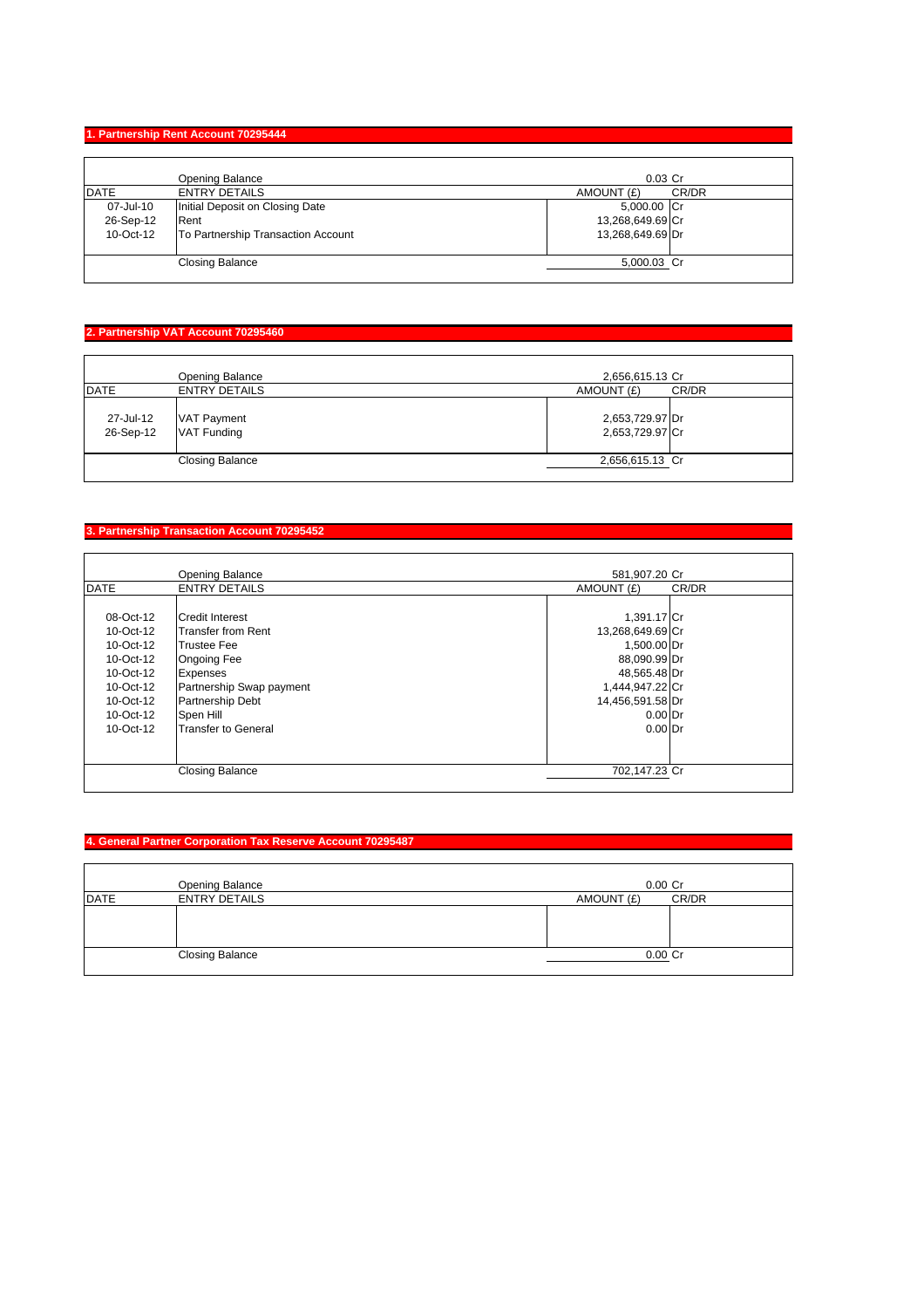#### **5. General Partner VAT Transaction Account 70298993**

|                        | Opening Balance                                 | 79,688.79 Cr            |
|------------------------|-------------------------------------------------|-------------------------|
| DATE                   | <b>ENTRY DETAILS</b>                            | CR/DR<br>AMOUNT (£)     |
| 06-Sep-12<br>08-Oct-12 | <b>HMRC VAT Repay</b><br><b>Credit Interest</b> | 1,000.00 Cr<br>29.93 Cr |
|                        | <b>Closing Balance</b>                          | 80,718.72 Cr            |

| <b>Expense Reserve Ledger - Max GBP 500,000.00</b> |                   |              |  |
|----------------------------------------------------|-------------------|--------------|--|
|                                                    | Date<br>10-Oct-12 | 66,647.23 Cr |  |
|                                                    | Balance           | 66,647.23    |  |

# **6. Partnership Pre-Enforcement Priority of Payments**

|           |                                                                           | <b>Funds Paid Out of</b> | <b>Funds Received into</b> |
|-----------|---------------------------------------------------------------------------|--------------------------|----------------------------|
| Date      |                                                                           | account(E)               | account(E)                 |
| 10-Oct-12 |                                                                           |                          |                            |
|           | <b>Partnership Available Funds</b>                                        |                          |                            |
|           |                                                                           |                          |                            |
|           | a Rental Income                                                           |                          | 13,268,649.69              |
|           | b Funds from Issuer under Partnership Swaps                               |                          | 14,456,632.00              |
|           | c From Partnership VAT Account                                            |                          |                            |
|           | d From Partnership Disposal Proceeds Account                              |                          |                            |
|           | e From Partnership Insurance Proceeds Account                             |                          |                            |
|           | f Interest received by the Partnership Accounts and Rent Account          |                          | 1,391.17                   |
|           | g Eligible Investment Earnings by Partnership                             |                          |                            |
|           | h Advance under Committed Subordinated Loan Agreement                     |                          |                            |
|           | i Net proceeds of a CPO Disposal or a Mortgage Property                   |                          |                            |
|           | Net proceeds of a disposal of a Mortgage Property                         |                          |                            |
|           | k Any other sums standing to the credit of the Partnership Transaction Ac |                          | 581,907.20                 |
|           |                                                                           |                          |                            |
|           | <b>Partnership Pre-Enforcement Priority of Payments</b>                   |                          |                            |
|           |                                                                           |                          |                            |
|           | a Partnership Security Trustee Fees                                       | 1,500.00                 |                            |
|           | b Issuer Security Trustee Fee, Bond Trustee, operating expenses of the    | 82,340.99                |                            |
|           | Issuer (Ongoing Partnership Facility Fee)                                 |                          |                            |
|           | c Partnership Operating Expenses excluding GP UK Tax                      |                          |                            |
|           | d Partnership Operator Fee                                                | 4,500.00                 |                            |
|           | d Property Advisor Fee (Annual 25 K Jan)                                  |                          |                            |
|           | d Nominees Corporate Services Provider Fee                                | 4,500.00                 |                            |
|           | d Nominees Holdco Corporate Services Provider Fee                         | 35,065.48                |                            |
|           | d PL Propco Corporate Services Provider Fees                              | 4,500.00                 |                            |
|           | d Nominees Side Letter payments                                           |                          |                            |
|           | d Nominees Holdco Side Letter payments                                    |                          |                            |
|           | d Account Bank Fee                                                        |                          |                            |
|           | d Cash Manager Fee                                                        |                          |                            |
|           | Issuer Account Bank, PPA CM, CSP Fee (Ongoing Partnership Facility        |                          |                            |
|           | d Fee)                                                                    | 5,000.00                 |                            |
|           | d Headlease payment                                                       |                          |                            |
|           | e Partnership Expenses Ledger payment (max £6,250)                        | 6,250.00                 |                            |
|           | f Partnership Debt Interest                                               | 13,690,581.58            |                            |
|           | f Partnership Swap payment                                                | 13,011,684.78            |                            |
|           | g Partnership Debt Principal                                              | 766,010.00               |                            |
|           | <b>Issuer Partnership Swap Termination Amount (Ongoing Partnership</b>    |                          |                            |
|           | h Facility Fee)                                                           | 750.00                   |                            |
|           | Partnership Swap Termination Amount                                       |                          |                            |
|           | Property Pool Manager Fee                                                 | 635,500.00               |                            |
|           | k Partnership Expenses Ledger payment                                     | 60,397.23                |                            |
|           | Alteration Adjustment Rent                                                |                          |                            |
|           | m Committed Subordinated Loan payment                                     |                          |                            |
|           | n Partnership Distribution Account                                        |                          |                            |
|           |                                                                           |                          |                            |
|           | Totals                                                                    | 28,308,580.06            | 28,308,580.06              |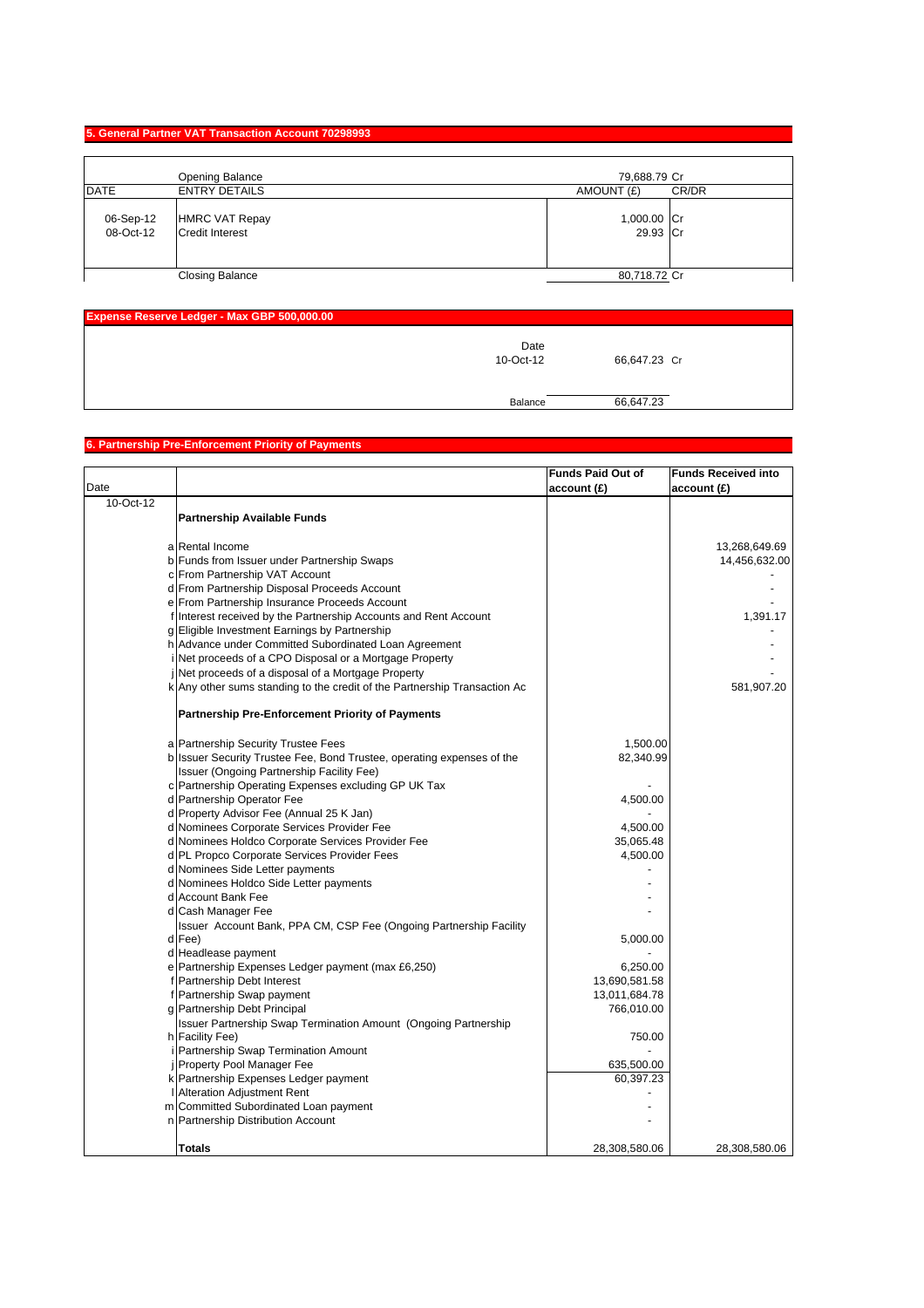## **7. Issuer Transaction Account 70295495**

| AMOUNT (£)<br>187.63 Cr<br>750.00 Cr | CR/DR |
|--------------------------------------|-------|
|                                      |       |
|                                      |       |
|                                      |       |
|                                      |       |
| 1,444,947.22 Cr                      |       |
| 14,456,591.58 Cr                     |       |
| 1,444,947.22 Dr                      |       |
| 88,090.99 Cr                         |       |
| 7,700.00 Dr                          |       |
| 79,640.99 Dr                         |       |
| $0.00$ Dr                            |       |
| 14,456,591.59 Dr                     |       |
|                                      |       |
| 25.640.48 Cr                         |       |
|                                      |       |

## **8. Issuer Pre-Enforcement Priority of Payments**

| Date      |                                                        | <b>Funds Paid Out of</b><br>account(E) | <b>Funds Received into</b><br>account(E) |
|-----------|--------------------------------------------------------|----------------------------------------|------------------------------------------|
| 15-Oct-12 |                                                        |                                        |                                          |
|           | <b>Issuer Available Funds</b>                          |                                        |                                          |
|           | a Funds due to Issuer under Partnership Swap Agreement |                                        | 13,011,684.78                            |
|           | b Amounts due to Issuer in respect of Partnership Loan |                                        | 14,544,682.57                            |
|           | c Any amount due to Issuer under Issuer Swap Agreement |                                        | 14,456,632.00                            |
|           | d Interest Received by Issuer on Transaction Account   |                                        | 187.63                                   |
|           | e Eigible Investment Earnings                          |                                        |                                          |
|           | <b>Issuer Pre-Enforcement Priority of Payments</b>     |                                        |                                          |
|           | a Bond Trustee Fee                                     | 1,200.00                               |                                          |
|           | a Issuer Security Trustee Fee                          | 1,500.00                               |                                          |
|           | <b>b</b> Issuer Operating Expenses                     | 79,640.99                              |                                          |
|           | c Issuer/Issuer Holdco Corporate Services Provider Fee |                                        |                                          |
|           | c Paying Agent Fee                                     | 500.00                                 |                                          |
|           | c Account Bank Fee                                     | 750.00                                 |                                          |
|           | c Cash Manager Fee                                     | 3,750.00                               |                                          |
|           | d Bond Interest                                        | 13,690,581.59                          |                                          |
|           | d Bond Principal                                       | 766,010.00                             |                                          |
|           | d Issuer Swap Provider                                 | 13,011,684.78                          |                                          |
|           | d Partnership Swap payment                             | 14,456,632.00                          |                                          |
|           | e Issuer Profit                                        | 750.00                                 |                                          |
|           | f Swap Subordinated Amounts                            |                                        |                                          |
|           | g Issuer Partnership Swap Termination Amount           |                                        |                                          |
|           | h Issuer Transaction Account                           | 187.62                                 |                                          |
|           | <b>Totals</b>                                          | 42,013,186.98                          | 42,013,186.98                            |